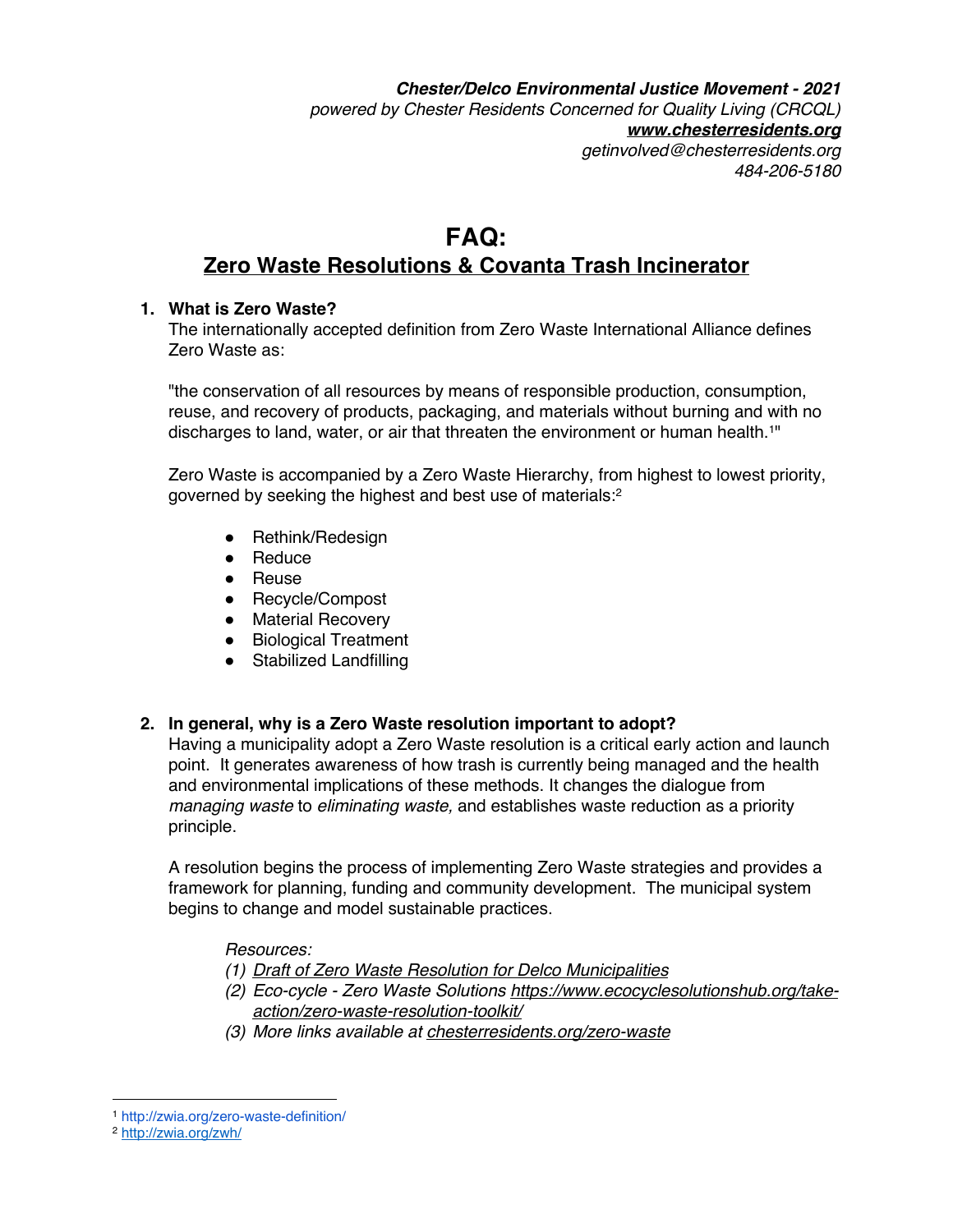## **3. In Delco, why is it so important that municipalities adopt these resolutions quickly?**

Covanta contracts with Delaware County Solid Waste Authority (DCSWA) which oversees all the trash management in Delaware County. The 10-year contract is due to expire in 2022 and *the contract renewal is up for consideration as early as May 2021.*

By having resolutions adopted in multiple municipalities, it demonstrates to Delaware County Council the political will and community drive to move towards Zero Waste and end the toxic incineration of the county's trash in Chester by switching to the less polluting and often less expensive option of landfilling.

Another important reason the Covanta contract is bad for the community and should not be renewed is the "put-or-pay" clause included in their contracts. The "put-or-pay" basically states that if DCSWA does not deliver to Covanta a certain tonnage of trash, it will need to pay regardless. It disincentivizes any efforts to reduce trash, recycle or compost.

*Resources:*

- *(1) Covanta's waste contracts https://www.chesterresidents.org/covanta/wastecontracts/*
- *(2) Covanta contract with DCSWA http://chesterresidents.org/pdf/wastecontract-delco.pdf*

## **4. Why is incineration harmful? Why is it worse than landfilling?**

Incineration is the worst way to process trash and is the most polluting and expensive way to create energy. Incinerators release many air pollutants, including nitrogen oxides, sulfur dioxides, particulate matter, lead, mercury, dioxins and furans. These substances are known to have serious public health effects, from increased cancer risk to respiratory illness, cardiac disease and reproductive, developmental and neurological problems. According to recent figures from the waste industry, incinerator plants emit more sulfur dioxide, nitrogen oxides and carbon dioxide per unit of electricity generated than power plants burning natural gas.3

The Covanta incinerator in Chester is the largest trash incinerator in the United States, with the capacity to burn up to 3,500 tons of trash daily. It creates more air pollution and emits more particulate matter than any other such facility in the U.S and has the fewest pollution controls. It lacks any controls for nitrogen oxides or for highly toxic mercury and dioxins. <sup>4</sup> Only 1.6% of the trash burned is from Chester, and a total of 29% is from Delaware County. The remaining is brought in my truck or rail from NYC, New Jersey and Philadelphia.

For every 100 tons burned, about 30 tons become toxic ash that must be landfilled, resulting in a smaller, but more toxic, landfill. The other 70 tons become air pollution, spread across Delaware County and beyond.

<sup>3</sup> http://www.energyjustice.net/incineration/

<sup>4</sup> http://www.ejnet.org/chester/pollutioncontrol.html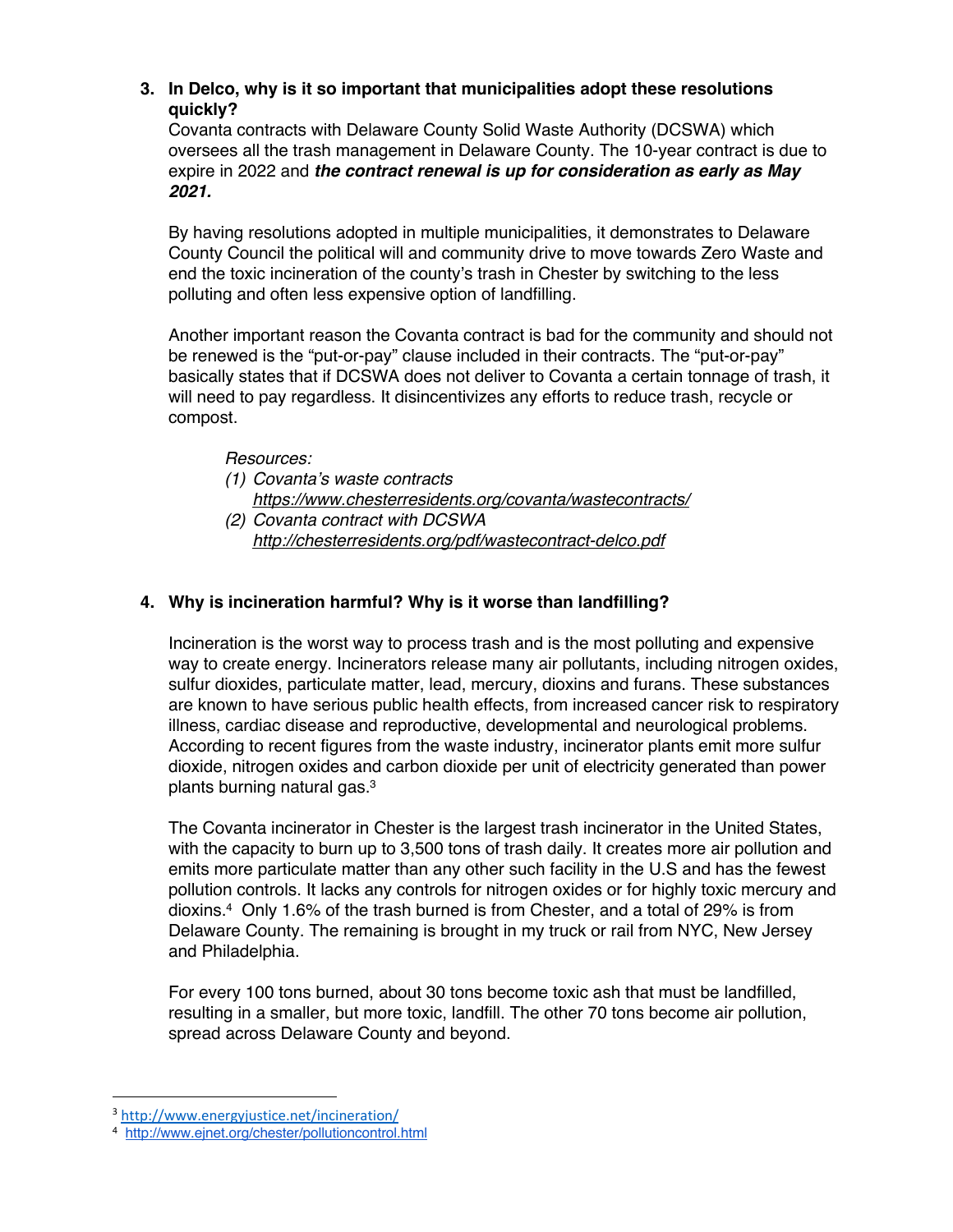A 2010 study found that 38.5% of children in Chester have asthma, which is 5x the national average, and 3x the state average. 25% of Chester adults have asthma.<sup>5</sup>

Covanta is also one of the worst lead polluters in the city. Lead poisoning can lead to cognitive delays, behavioral issues and seizures. Exposure to lead in childhood has been associated with increase in aggression, decreases in impulse control and IQ. Studies have found that communities exposed to air pollution are more likely to have violent crimes.<sup>6</sup>

A 2019 study published in the *International Journal of Environmental Research and Public Health* found evidence that people living in proximity to an incinerator have an increased risk of all types of cancer. Studies on incinerators in France and in Italy have suggested an increased risk of non-Hodgkin lymphoma, soft-tissue sarcoma, lung cancer, and neoplasia of the nervous system and liver. Other studies have reported increases in respiratory diseases or symptoms in populations residing near incinerators and in children. Other epidemiological studies on incinerators have shown an excess risk of cardiovascular diseases and urinary diseases.7

*Other Resources:*

- *(1) Covanta Health Fact Sheet: http://www.energyjustice.net/incineration/healthstudies.pdf*
- *(2) "Report: Waste Incineration: A Dirty Secret in How States Define Renewable Energy"*

*https://ilsr.org/waste-incineration-renewable-*

*energy/#:~:text=Incinerators%20generate%20harmful%20pollution%20posin g,%5B27%5D%20and%20hazardous%20ash.*

## **5. Who is DCSWA and what is their role?**

Delaware County Solid Waste Authority (DCSWA) is responsible for the processing of all Delaware County trash and contracts directly with Covanta. Municipalities are contracted to bring the Authority all of the trash collected from their towns to one of the transfer stations in Chester or Marple Townships. The trash is transferred to trailers where it is taken to Covanta in Chester City where it is burned.

A small percentage of County trash is taken to Waste Management's Fairless Landfill. The Authority also accepts and processes commercial waste from within the County. The Authority also owns and operates a landfill in Berks County, PA where they accept ash from Covanta and trash from other sources close to the site.

DCSWA operates as its own governing body with board members appointed by Delaware County Council. Each member is appointed for a specific term length when appointed by Council.

*Excerpt from DCSWA website:*

<sup>5</sup> PA Department of Health, 2010. http://www.ejnet.org/chester/asthma.html

<sup>6</sup> http://www.ejnet.org/chester/pollutioncontrol.html

<sup>7</sup> https://pubmed.ncbi.nlm.nih.gov/31405116/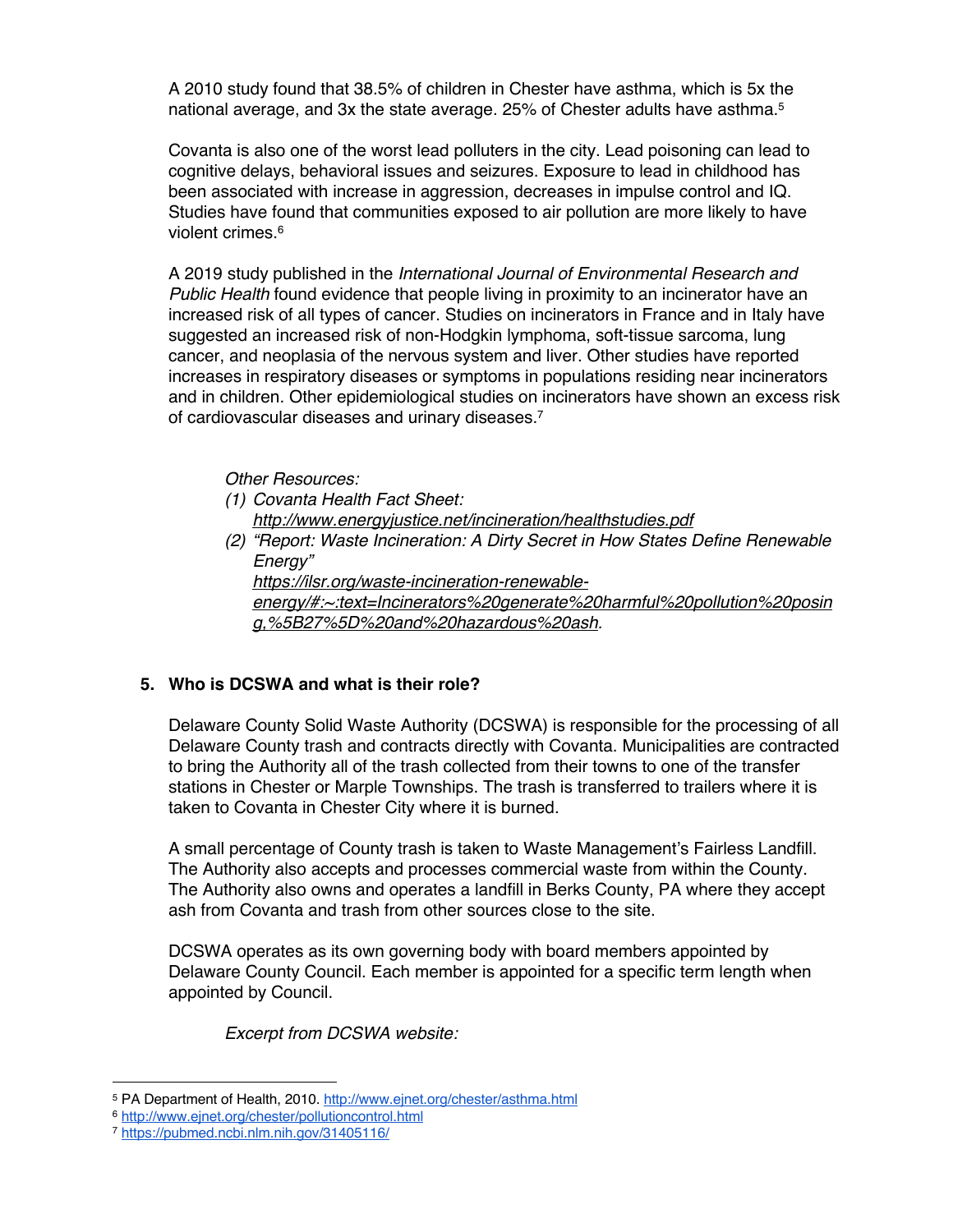*The Delaware County Solid Waste Authority is responsible for:*

- *Issuance of permits for all commercial and residential vehicles to dispose of trash at the Transfer Stations;*
- *Monitoring of trash at the Transfer Stations and enforcement of County ordinances dealing with refuse collection, permitting, and disposal;*
- *Planning, developing, designing, and administering - in cooperation with other appropriate departments and agencies of government - the expansion and modification of facilities for which the Solid Waste Authority is responsible;*
- *Advising County Council on matters pertaining to the responsibilities of the Authority;*
- *Providing management through inspection, coordination, and approval of payments for the transferal of trash materials;*
- *Obtaining and administering state funding available for the enhancement of recycling and other programs for which the Authority is responsible. 8*

#### *Resources:*

*(1) 2019 Report – Financial Audit of DCSWA (see pg. 8 for financial overview) https://www.delcopa.gov/controller/pdf/2020/DELCOSolidWaste2019FS06.03 .20.pdf*

## **6. If we succeed in stopping the Covanta contract renewal, where will the Delco trash go?**

DCSWA owns a landfill in Berks County that currently accepts toxic ash from Covanta and trash sources from other communities. Toxic ash is extremely harmful and more toxic than landfilling waste. The debris can easily blow away and toxic chemicals are more easily leached into groundwater quicker than regular trash. For every 100 tons of trash burned, 30 tons become toxic ash that must be landfilled and the remaining 70% becomes air pollution.

Delaware County can switch to landfilling by utilizing the landfill already owned by the County, thus saving expenses in tipping fees. Additionally, PA is one of the biggest trash importers in the U.S. due to its glut of landfill space. PA is to landfills what Saudi Arabia is to oil. PA accepts trash from New York, New Jersey, and up and down the eastern seaboard.

There are sufficient landfill options in the surrounding area to accommodate a transition from incineration to landfill, and it can be done quickly. The excuse that there is not enough time or it will be too costly is false and inaccurate.

In recent years, each of these communities had to promptly switch due to an incinerator temporarily or permanently closing:

- (1) Hartford, CT
- (2) Fairfax, VA
- (3) Detroit, MI

## **7. What is Save as you Throw/Pay as you Throw (PAYT)?**

<sup>8</sup> https://www.delcopa.gov/departments/swa.html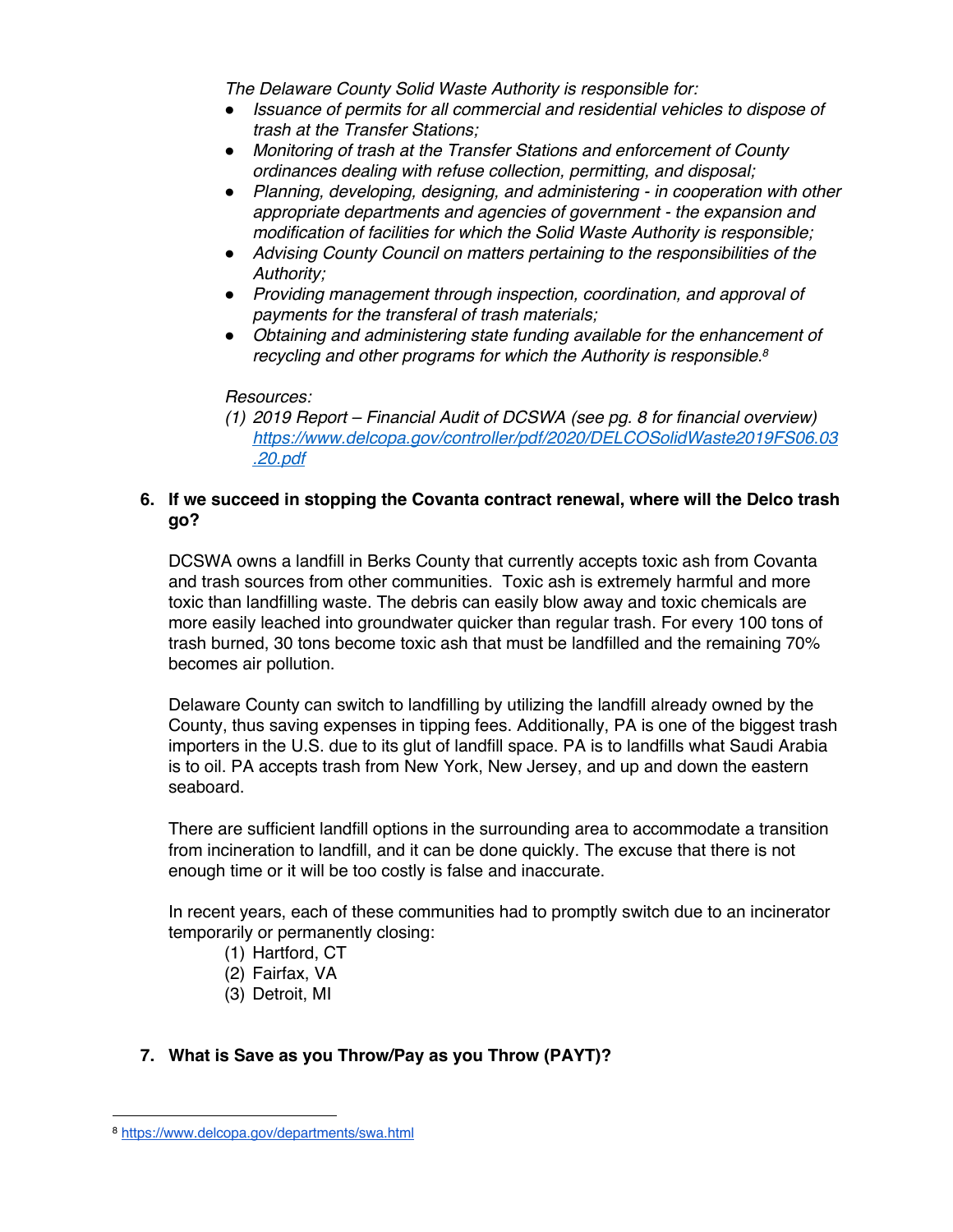Pay as you Throw (PAYT) or Save as you Throw (SAYT) are the same concept and sometimes referred to as "unit pricing." PAYT is the most self-explanatory so this term is preferred.

For utilities like electricity, water and gas, individuals pay by how much they use. In contrast, trash isn't managed based on individual consumption or personal demand meaning your neighbor could put out ten bags of trash a week, and your household could put out one, and both households will pay the same amount. The system of "one size fits all" is failed, especially as those who generate the most waste are sometimes the least impacted by the pollution, and is not conducive to waste reduction strategies.

With programs like, Pay-as-you-Throw (PAYT), people pay per bag or per bin. This program is currently being utilized in over 7,000 communities in the U.S. and has been shown to be the most effective and cost-effective way to quickly and substantially reduce waste.

On average, communities using "Pay as you Throw" programs find a 44% reduction in waste disposal per person, and other studies have shown around a 28% decrease in total discards (waste plus recycling) due to people reducing and reusing more, which saves individuals and local governments money and resources, and improves environmental sustainability in waste management.<sup>9</sup>

*Case Study of PAYT:*

● *Concord, New Hampshire: https://apnews.com/article/af1721651f5148c5af532d1435039d4e*

## **8. Why are the terms "waste-to-energy" and "trash-to-steam" inappropriate to describe trash incineration?**

There is no such thing as waste-to-energy. "Waste-to-energy" is a public relations term used by incinerator promoters. Burning garbage to generate power is neither clean nor renewable, and it is the most expensive and polluting way to make energy.

Incinerator companies have done a great job green-washing their true impacts on communities by implying that so-called "waste-to-energy" facilities are good neighbors offering a safe process that eliminates waste, allows for robust recycling programs, and generates renewable energy. Nothing could be further from the truth. The reality is burning waste harms the health, environment, and economy of many communities.

Scientifically, there is no such thing as "waste-to-energy." Matter cannot be turned into energy without a nuclear reaction, and thankfully, that's not what happens with incinerators. What is actually happening is that waste is turned into toxic ash and toxic air emissions while a small fraction of the energy in the waste is recovered in the process<sup>10</sup>.

<sup>9</sup> https://archive.epa.gov/wastes/conserve/tools/payt/web/pdf/payt.pdf

<sup>10</sup> http://www.energyjustice.net/incineration/waste-to-energy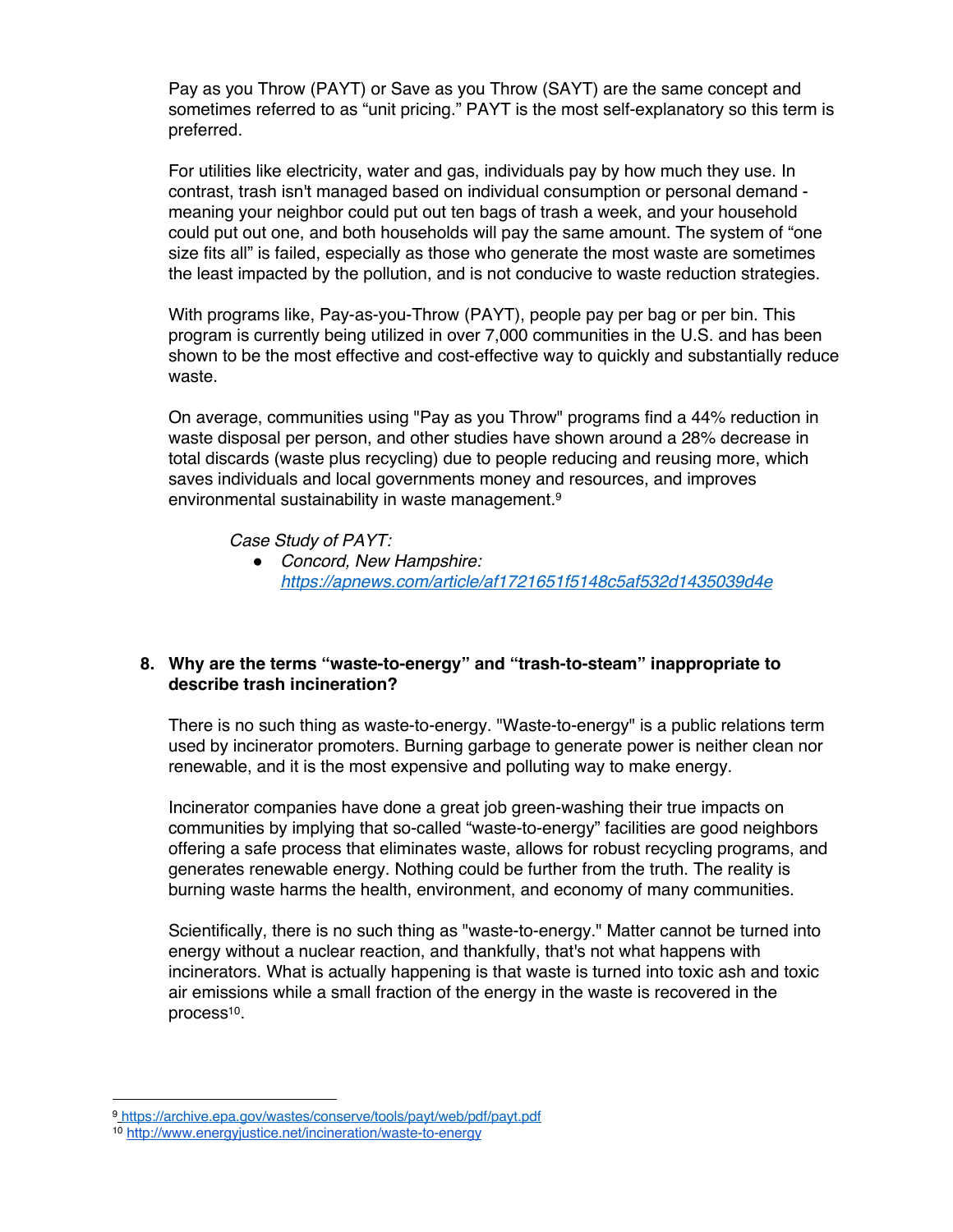In the environmental advocacy community, we've come to call them "waste-OF-energy" facilities because we know that recycling and composting the same discarded materials saves 3-5 times as much energy as incinerators can recover.<sup>11</sup>

Many state and local policies also define "renewable" energy in ways that make trash burning eligible for additional incentives, including tax breaks or economic development programs.

The perverse designation of incineration as "renewable" subsidizes a practice that wastes energy, kills jobs, and produces toxic pollution. Including incineration in legal definitions of renewable energy hampers investments in cleaner, more equitable sources of local energy and waste management alternatives.

Additionally, incineration creates the fewest amount of jobs when compared to landfilling or to Zero Waste strategies such as reuse, recycling and composting.

## **9. What will happen to Chester City if Delaware County stops burning trash at Covanta?**

Covanta contributes roughly 5 million in annual revenue to the City of Chester, which is about 9% of the city budget. The county's contribution of waste to the incinerator is 28%, amounting to about \$1.4 million. It's important that if Delaware County stops burning trash in Chester, that the county makes Chester City whole by providing financial support to close any budget gap and make up for decades of pollution and harm to community health.

The long-term health and environmental impacts and external costs of operations are not considered in their contributions to the city budget. The health and well-being of the people should not be sacrificed for this source of income, when there are plenty of cleaner businesses that could replace Covanta and other polluting facilities on the waterfront.

A 2017 study from the New York University School of Medicine found that just one pollutant (fine particulate matter, or "PM2.5") from the Wheelabrator Baltimore trash incinerator is causing an estimated \$55 million in annual health costs to residents across several states, mostly from cutting people's lives short.<sup>12</sup>

Zero Waste solutions such as material reuse, recycling and composting can provide 5- 10 times as many jobs and alternative sources of revenue to Chester City, without the harmful impacts of incinerator pollution.

Additionally, the incinerator has led to decreased property values in the neighboring area and a sharp decline in home ownership since it first opened in 1992. The community is

<sup>11</sup> "Recycling versus incineration: an energy conservation analysis" Journal of Hazardous Materials. https://www.sciencedirect.com/science/article/abs/pii/0304389495001166

<sup>12</sup> Written Report of George D. Thurston Regarding the Public Health Impacts of Air Emissions from the Wheelabrator Facility, Nov. 20, 2017. www.cleanairbmore.org/uploads/wheelabrator-health-impacts.pdf; see also the health and environmental costs of incineration in the Philadelphia area discussed in this letter to Philadelphia from the American Sustainable Business Council: www.asbcouncil.org/sites/main/files/fileattachments/waste\_contract\_asbi\_business\_letter.pdf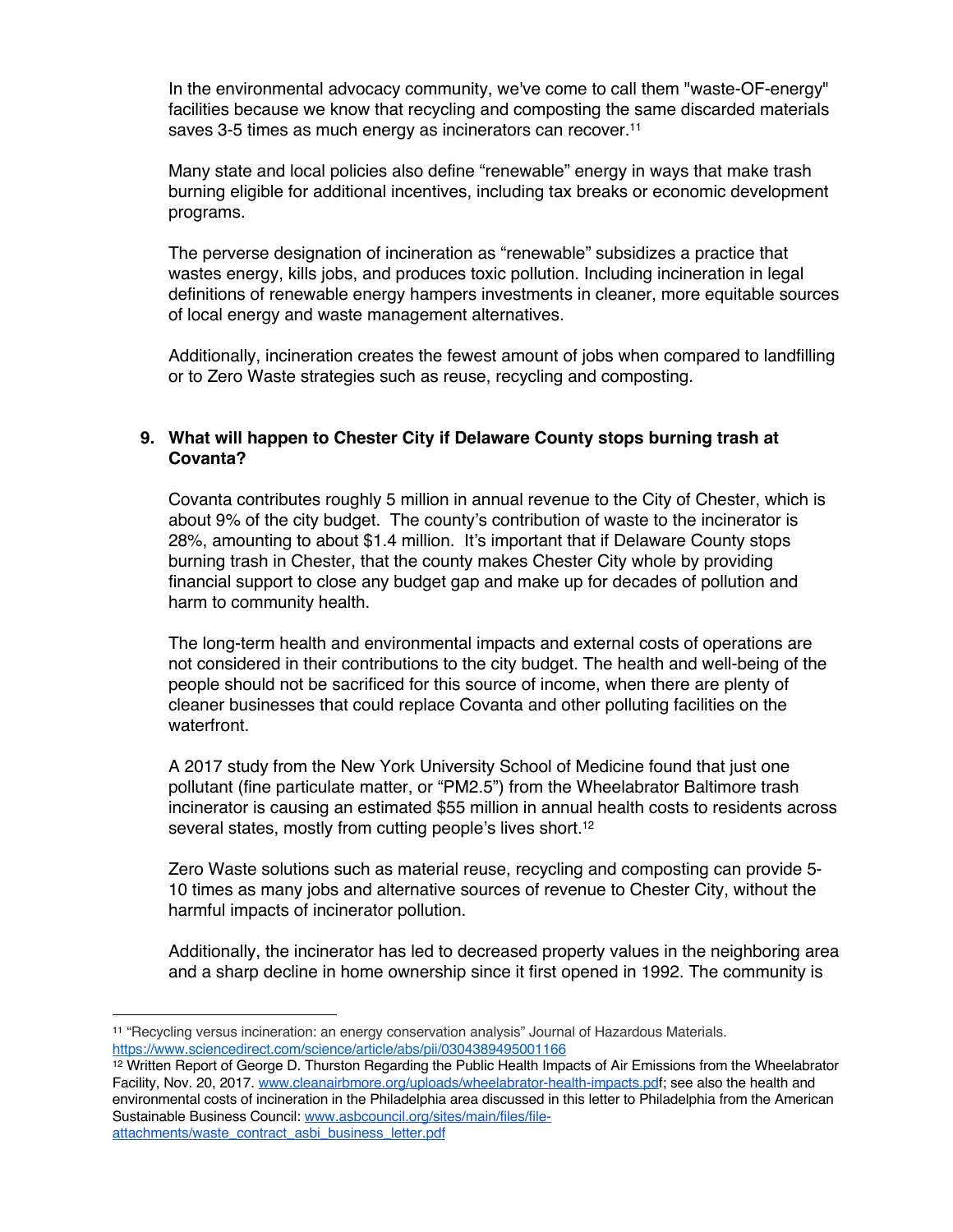disproportionately impacted by the pollution generated from the facility, which is proving to be detrimental to residents, most considerably to asthma and lead poisoning among Chester youth.

Covanta stated in January 2021 that only six of their 105 salaried employees live in the City of Chester.

#### **10. What is Chester's receivership status?**

Receivership is the process in which the state appoints a manager with a degree of direct control over local finances to avoid bankruptcy. Chester first entered the Municipalities Financial Recovery Act, or Act 47, in 1995. In April 2020, Governor Wolf declared a Fiscal Emergency in Chester and appointed Michael T. Doweary as the city's Receiver.

Mr. Doweary and a team of advisers work with the city to restructure services and financial liabilities to avoid bankruptcy and harm to residents. Under Pennsylvania's Municipalities Financial Recovery Act, the goal is to get the city financially solvent and on a path toward economic recovery.

*"The City of Chester has been subject to Commonwealth financial oversight under the Municipalities Financial Recovery Act (Act 47 of 1987) since 1995. While other communities have successfully exited oversight or made progress toward doing so, Chester continues to struggle with multi*‐*million dollar deficits, past due obligations to its employee pension plans, and very marginal investments in the infrastructure that Chester residents and businesses use every day.* 

*On April 13, 2020, following the onset of the novel coronavirus COVID*‐*19, Governor Thomas Wolf declared a Fiscal Emergency in Chester. According to Act 47, the Governor may declare a fiscal emergency when a municipality is insolvent or projected to be insolvent within 180 days or when that municipality is unable to ensure the continued provision of vital and necessary services, such as police patrol, fire suppression and public works functions. The pandemic has had a deeply negative impact on Chester's fiscal condition, cutting City government's largest revenues and halting critical services13."* 

*– Receivers Recovery Report*

*Resources:*

*(1) Chester Receiver Website: https://www.chesterreceivership.com*

<sup>13</sup> Receiver's Recovery Report:

https://static1.squarespace.com/static/5f721f5325ced83982f1d194/t/5f7b580145b2d750b4c1debc/1601918983266/C hester-Receiver-Recovery-Plan\_FINAL\_20200820.pdf